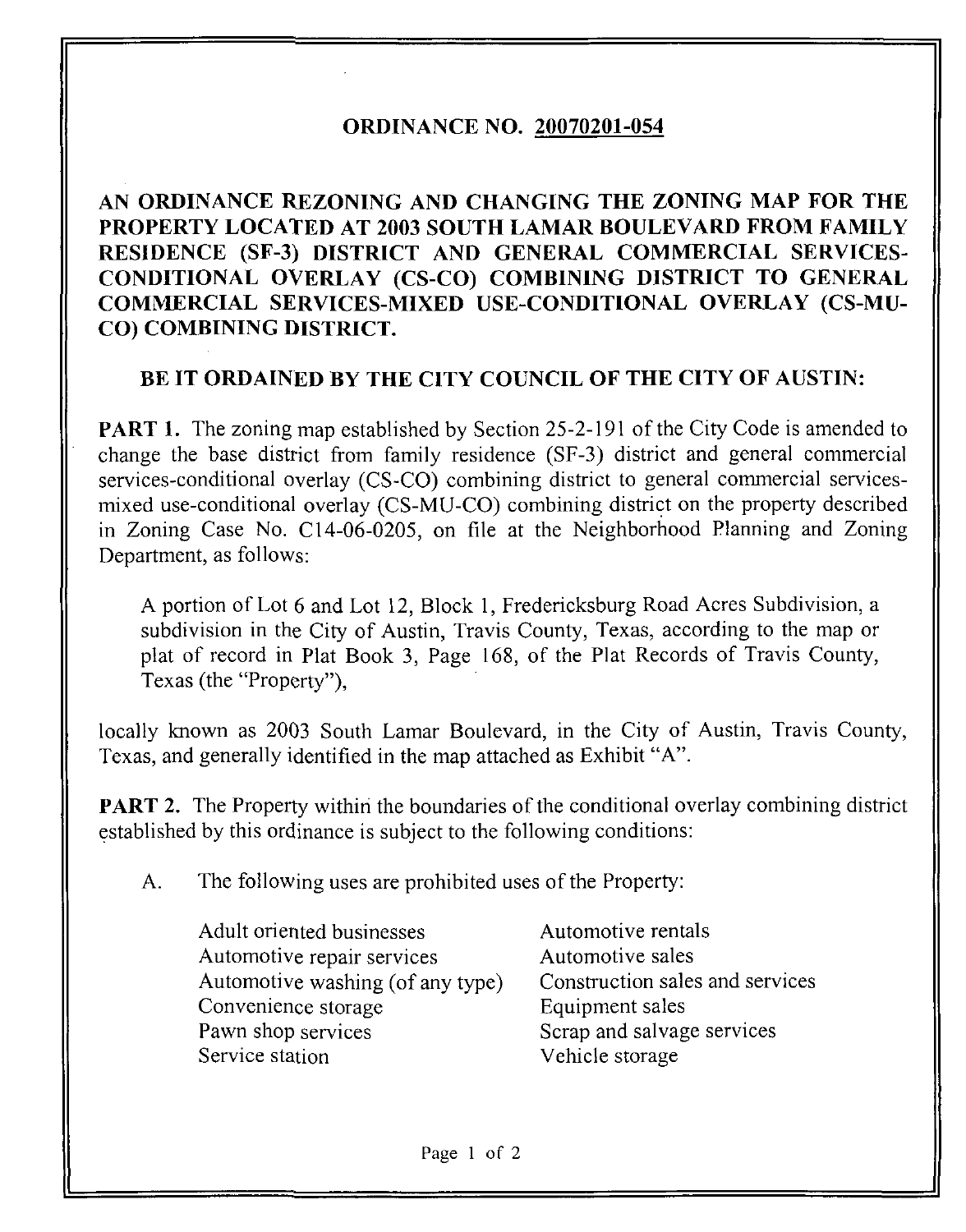B. A site plan or building permit for the Property may not be approved, released, or issued, if the completed development or uses of the Property, considered cumulatively with all existing or previously authorized development and uses, generate traffic that exceeds 2,000 trips per day.

Except as specifically restricted under this ordinance, the Property may be developed and used in accordance with the regulations established for the general commercial services (CS) base district and other applicable requirements of the City Code.

PART 3. This ordinance takes effect on February 12, 2007.

## PASSED AND APPROVED

§<br>§<br>§ February 1 . 2007 Will Wynn Mayor APPROVED: ATTEST: >avid Allah Smith Shirley A. Gentry City Attorney City Clerk